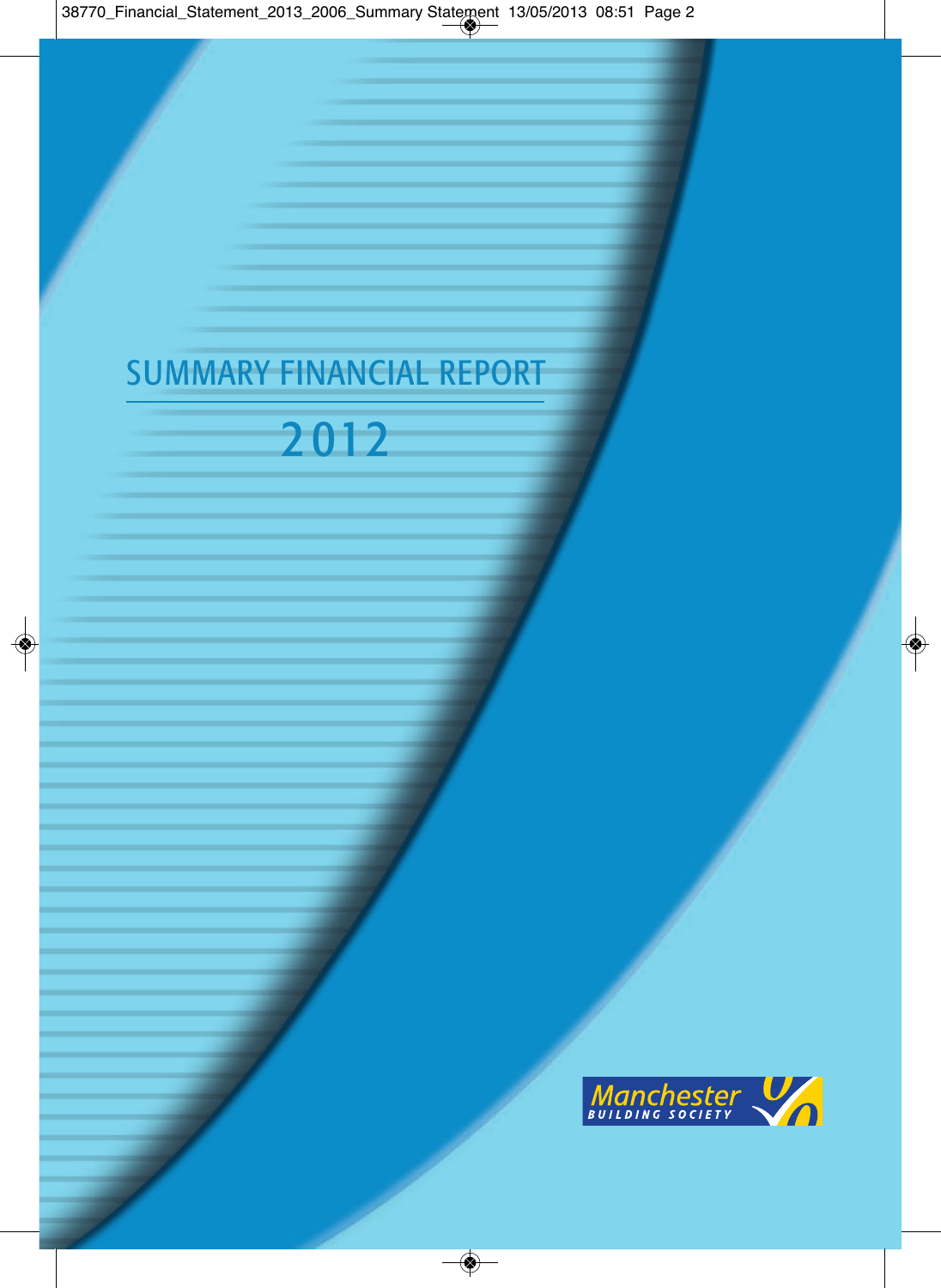Manchester Building Society 125 Portland Street Manchester M1 4QD *Tel* 0161 923 8000 *Fax* 0161 923 8950 *Web* www.themanchester.co.uk

*Authorised by the Prudential Regulation Authority and regulated by the Financial Conduct Authority and the Prudential Regulation Authority*

*Member of the Building Societies Association*

*Member of the Council of Mortgage Lenders*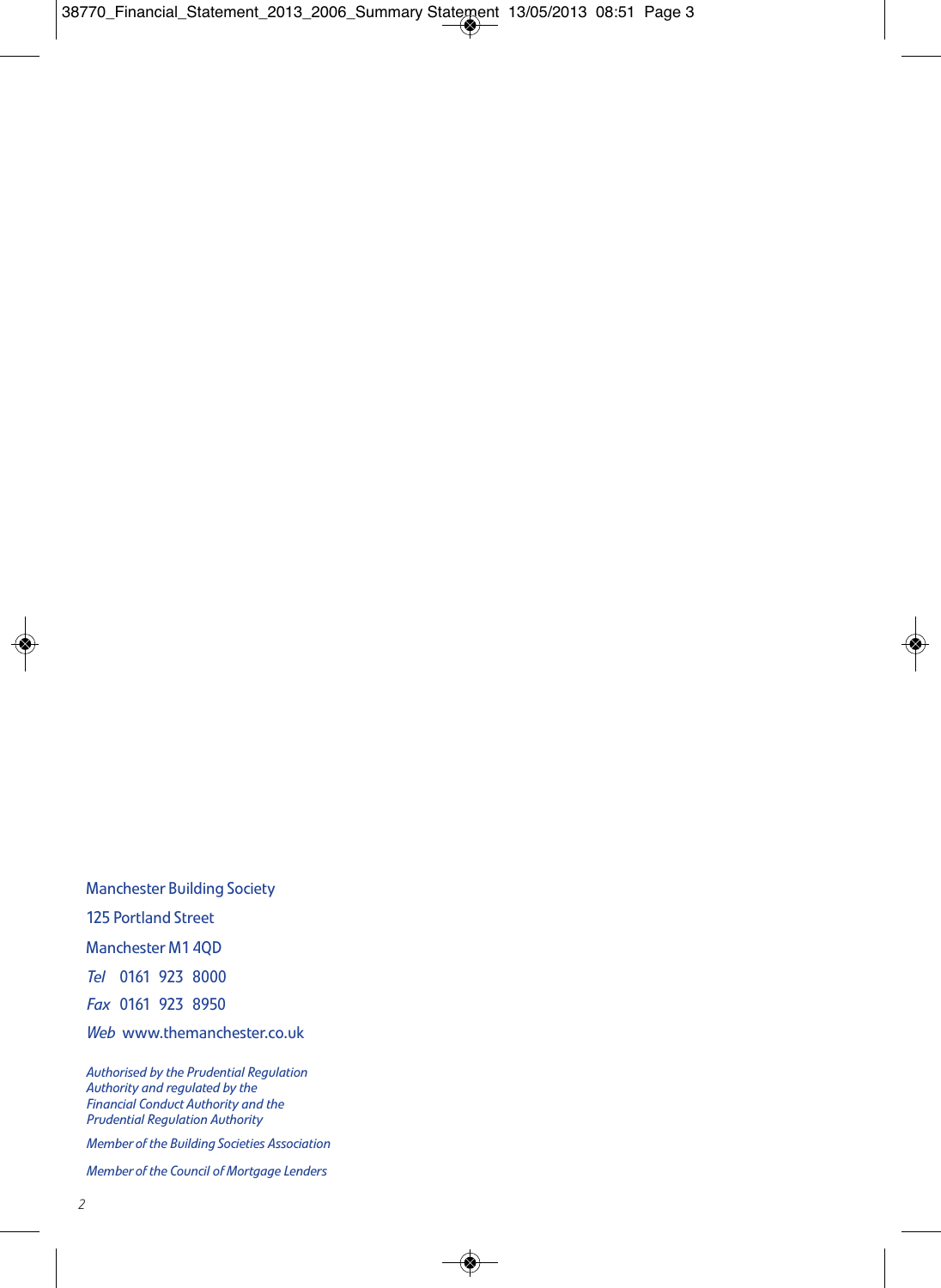- **CONTENTS** 4 SUMMARY CHAIRMAN'S STATEMENT
	- 5 SUMMARY DIRECTORS' REPORT
	- 7 RESULTS FOR THE YEAR FINANCIAL POSITION AT THE END OF THE YEAR SUMMARY OF KEY FINANCIAL RATIOS
	- 8 NOTES TO THE SUMMARY FINANCIAL STATEMENT STATEMENT OF THE AUDITORS
	- 9 SUMMARY DIRECTORS' REMUNERATION REPORT
	- 10 DIRECTORS' REMUNERATION
	- 11 CONTACT DETAILS

# **PAGES 5-8 CONSTITUTE THE SUMMARY FINANCIAL STATEMENT**

# **DIRECTORS** J.P. Allen ACIB Dip FS

D.F. Cowie, BSc FCA R.W. Dyson MSc FRICS A. Finch FCII FSRA MCIArb C.W. Gee BEng FCA D. A. Harding JP BA MPhil FCMA P.A. Lynch S.M. Molloy M.J. Prior FCA (retired 17 April 2013) I.M. Richardson BSc ACIB J. Smith FCCA

- **CHAIRMAN** D. A. Harding JP BA MPhil FCMA (appointed 17 April 2013)
- **CHIFF EXECUTIVE** D.F. Cowie BSc FCA
- **SECRETARY IM. Richardson BSc ACIB**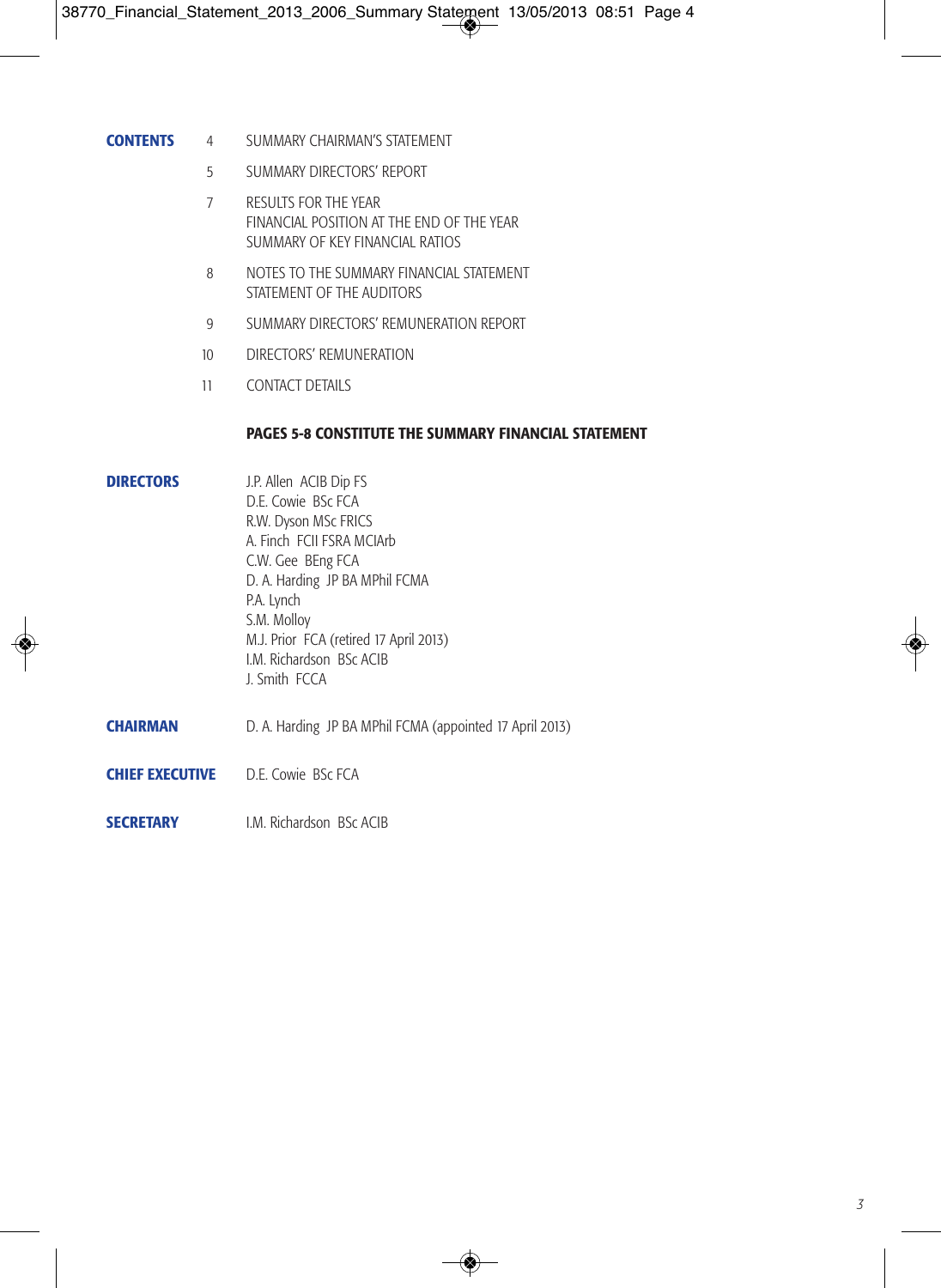# **SUMMARY CHAIRMAN'S STATEMENT**

The financial statements for 2012 have seen a material write-down in the Society's opening reserves resulting from a change in the accounting treatment for certain financial instruments. Whilst the underlying business and profitability of the Society has remained unaltered, the accounting treatment was revised in order for the Society to comply with the latest interpretation of the requirements of International Financial Reporting Standards ("IFRS").

The accounting principles involved are complex. Included within the Society's range of mortgage products are a number where the borrower pays a fixed rate of interest. By offering fixed rate products, the Society is exposed to the risk that future movements in interest rates will see its interest margin eroded or otherwise adversely affected. The Society has entered into interest rate swap arrangements which, where terms match, lock in an interest rate, thereby gaining economic certainty as to the margin that it will earn on these products.

At each year end, the Society has calculated the "fair value" of both the swaps and the mortgages and historically reported the fair value of both in its balance sheet under the hedge accounting provisions of IFRS. The Society has now identified that this accounting treatment does not comply with IFRS hedge accounting requirements and the mortgages should be reported at their amortised cost.

The resulting accounting adjustments have been back-dated across a number of years in line with accounting conventions and the Society's opening reserves have been adjusted to take account of the pre-2012 effect of these adjustments. Prior to these adjustments, a pre-tax profit of £1.86 million was achieved in 2012; after adjustment this figure becomes a post-tax loss of £2.72 million. Remedial action has already been taken, in consultation with the Society's regulators, to rebuild the Society's capital by issuing, in April 2013, £18 million of new equity in the form of Profit Participating Deferred Shares.

In line with the Board's risk appetite, the size of the balance sheet was reduced during 2012. £4.8million of mortgages were sold at a small premium to book value. In addition, three key initiatives were taken during 2012: an application to participate in the Bank of England's Funding for Lending Scheme, a diversification of the Society's retail deposit base (via our North West Air Ambulance Affinity Account and a range of competitive SME Business Deposit Accounts) and the development of Introducer deposit accounts.

As already announced, Michael Prior, Chairman of the Board, retired on 17 April 2013 after 8 years and I should like to thank him for his contribution over this period.

> **D. A. Harding** Chairman 30 April 2013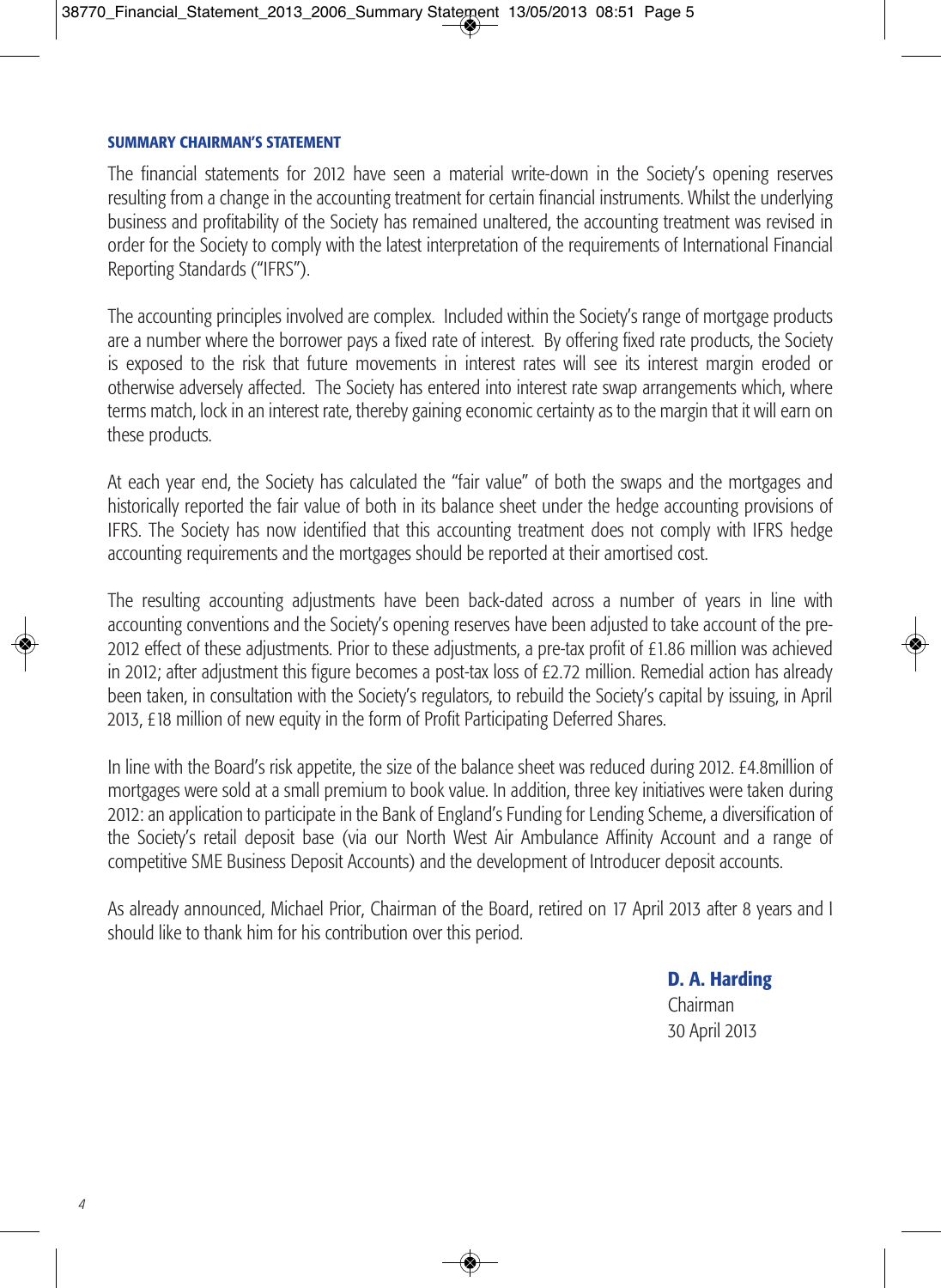# **SUMMARY FINANCIAL STATEMENT FOR THE YEAR ENDED 31 DECEMBER 2012**

This financial statement is a summary of information which is contained in the audited Annual Accounts, the Directors' Report and Annual Business Statement for the year ended 31 December 2012, prepared using International Financial Reporting Standards, all of which will be available to members and depositors free of charge on demand at every office and agent of Manchester Building Society from 30 May 2013 and at www.themanchester.co.uk.

Approved by the Board of Directors of the Society on 30 April 2013 and signed on its behalf by:

| A.J. Finch               | D.E. Cowie      | C.W. Gee     |
|--------------------------|-----------------|--------------|
| Audit Committee Chairman | Chief Executive | Finance Dire |

# Audit Committee Chairman Chief Executive Finance Director

### **SUMMARY DIRECTORS' REPORT**

# **Business objectives and activities**

The principal business objective of the Society and its subsidiary undertakings ("the Group") remains the provision of competitive facilities for both personal and business savings accounts and for mortgage finance primarily to support owner occupation of residential property.

The Board is committed to the Society's status as a mutual and independent Building Society and considers that it is in the long-term interest of members for that status to be maintained.

# **Corporate governance**

The Group maintains a code of practice that complies with the principles in UK Corporate Governance Code ("the Code") issued by the Financial Reporting Council.

Full details of our compliance with the Code may be found in the 2012 Annual Report and Accounts.

# **Business review**

# **Restatement of prior years financial positions**

Our Accounts for 2012 contain two sets of restatement adjustments: one arose from the re-assessment of previous years' accounting policy and the other has seen the Society's Permanent Interest Bearing Shares ("PIBS") being shown within a different heading within the Accounts. The former had a material impact on the results for the current and previous years, whilst the latter did not.

Neither of these restatements has a detrimental impact on any of the savings or mortgage products that are held by our members.

- **Interest rate swaps.** Included within our range of mortgage products are a number where the borrower pays a fixed rate of interest. By offering fixed rate products, we are exposed to the risk that future movements in interest rates will see our interest margin adversely affected. We entered into interest rate swaps which, where terms match, lock in an interest rate; this gives us some economic certainty regarding our interest margin on these mortgage assets. IFRS requires us to calculate a "fair value" for our swaps and to record this on our balance sheet. Under certain circumstances, IFRS allows a "fair value" to be calculated for the associated fixed rate mortgages; this can have the effect of offsetting movements in the fair value of the swaps, thereby reducing the volatility in the profit and loss account. We have now identified that the swap arrangements in place did not meet the specific requirements for this accounting treatment under IFRS. As a result, the full fair value movement in the swaps continues to be recognised whilst there is no offsetting fair value movement in the mortgage assets.
- **PIBS.** During 2012 we undertook a review of the detailed terms of our PIBS and compared these to the requirements of another International Financial Reporting Standard (IAS 32). We now believe that the PIBS, which had previously been shown as a Liability, should more appropriately be classified as Equity. This restatement does not change our total assets or our retained earnings.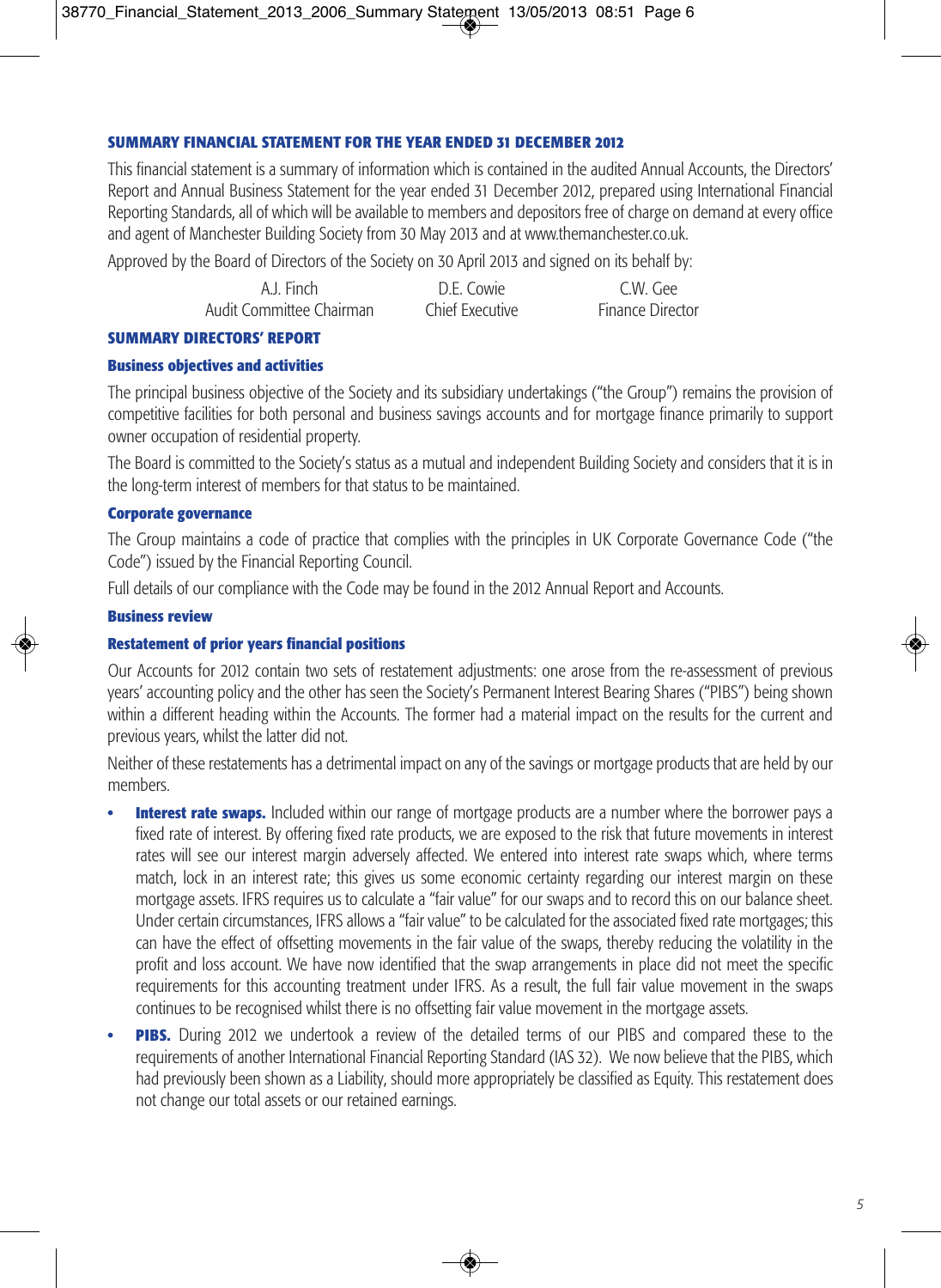# **SUMMARY FINANCIAL STATEMENT FOR THE YEAR ENDED 31 DECEMBER 2012**

#### **Capital**

The accounting re-statement had a detrimental impact on the Society's capital during 2012. We saw a timely improvement in the capital position during April 2013, when an additional £18m of Core Equity Tier 1 capital was issued.

#### **Other balance sheet matters**

- **Total assets**. We saw a decrease in the Group's total assets by 8.2% to £780m. This was in line with the Board's plans and expectations as it sought to reduce its overall size and conserve its capital.
- **Savings products.** During 2012 we widened the range of savings products that we offered. In September 2012 we entered into our first affinity account relationship; this was with the North West Air Ambulance and we are proud to be associated with this charity. Based on the level of member deposits in this account, the Society pays a proportional sum to the Charity. Further enhancements to our product range have seen a set of competitive Business Deposit Accounts being launched with Small and Medium Sized Enterprises in mind. We intend to widen this range of products during 2013, with the first enhancement targeted to be a range of Introducer deposit accounts.
- **Mortgage products**. Our lending during 2012 was fairly muted we made advances of £12.3m to 86 borrowers. Throughout the year, we took a cautious approach to all underwriting in order to ensure that we maintained our low risk approach to all new mortgage lending.

#### **Results for the year**

**•** Group loss before tax on continuing operations is £2.33m; when the effect of the change in accounting treatment is removed, the Group's profit before tax improved from £1.67m to £1.86m.

#### **Administrative expenses**

- **•** Tight cost control saw the level of the Society's management expenses increase by only £26k during 2012.
- **•** A charge of £693k was recorded during the year for the Society's share of the levy from the Financial Services Compensation scheme. Since it first levied charges in 2008, the Society's contributions have totalled £1.91m.

### **Charitable Donations**

During the year, the Society made £5,000 of donations in support of a local charity (2011: £5,000).

### **Outlook**

The Board's immediate focus for 2013 is on the improvement of both its capital position and its regulatory capital ratios. The means by which the Board can improve its capital position is by ensuring that there is a suitable sustained level of profitability reported each year. Both the pre-tax profit and the net interest margin have shown some volatility over the past 5 years, with the historic low position of Bank Base Rate squeezing our margins. During 2013, we expect our margins to improve. Additionally, we control our overheads closely to ensure that the level of operating expense is commensurate with the size and complexity of our business. Further, our capital ratios should improve through our low risk profile approach for all new mortgage lending.

We expect the retail savings sector to remain competitive during 2013, but with rates paid across the whole market further softening as a result of the Bank of England's Funding for Lending Scheme. We intend to maintain our conservative approach to the development of new savings and mortgage products so that we can show that we have a low risk approach whilst continuing to deliver appropriate outcomes for all of our members.

Continued prudent management of our liquidity is a focus for the Society. We shall continue to hold material amounts with the Bank of England and with other UK banking counterparties.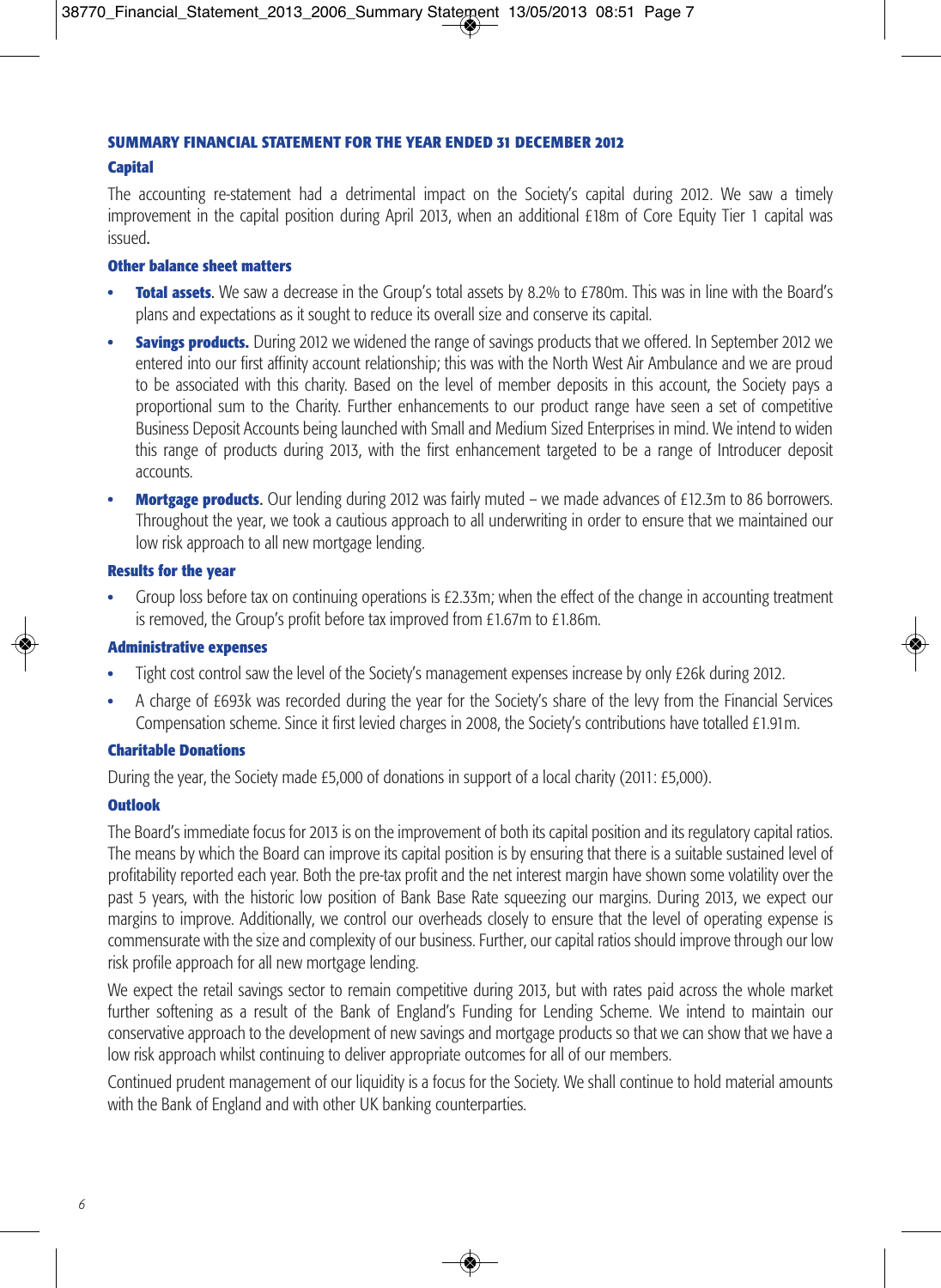# **SUMMARY FINANCIAL STATEMENT FOR THE YEAR ENDED 31 DECEMBER 2012**

| <b>RESULTS FOR THE YEAR</b>                                                    | <b>Group</b> |              |              | <b>Society</b> |  |
|--------------------------------------------------------------------------------|--------------|--------------|--------------|----------------|--|
| <b>Continuing Operations</b>                                                   | 2012<br>£000 | 2011<br>£000 | 2012<br>£000 | 2011<br>£000   |  |
| Net interest income                                                            | 11,754       | 15,328       | 10,598       | 14,122         |  |
| Other income and charges                                                       | (441)        | 151          | 363          | 918            |  |
| Fair value losses                                                              | (8,278)      | (28, 748)    | (8,278)      | (28, 748)      |  |
| Administrative expenses                                                        | (4,862)      | (4,711)      | (4, 479)     | (4, 453)       |  |
| Impairment losses                                                              | (503)        | (3,882)      | 214          | (3,882)        |  |
| Loss for the year before taxation                                              | (2,330)      | (21, 862)    | (1, 582)     | (22, 043)      |  |
| Taxation                                                                       | (393)        | 4,458        | (535)        | 4,532          |  |
| <b>Loss from continuing operations</b><br>for the financial period             | (2,723)      | (17, 404)    | (2,117)      | (17, 511)      |  |
| Profit on disposal of subsidiary                                               |              | 5,964        |              | 5,233          |  |
| <b>Total recognised income and expense</b><br>relating to the financial period | (2,723)      | (11, 440)    | (2,117)      | (12, 278)      |  |
| Payment to Equity Holders                                                      | (1,075)      | (1,075)      | (1,075)      | (1,075)        |  |
| Tax credit on payment to Equity Holders<br>(See page 5 for narrative)          | 263          | 285          | 263          | 285            |  |
| <b>Transfer to Retained Earnings</b>                                           | (3, 535)     | (12, 230)    | (2,929)      | (13,068)       |  |

| <b>FINANCIAL POSITION AT THE END OF THE YEAR</b> | <b>Group</b><br>来 |         | <b>Society</b> |         |
|--------------------------------------------------|-------------------|---------|----------------|---------|
|                                                  | 2012              | 2011    | 2012           | 2011    |
|                                                  | £000              | £000    | £000           | £000    |
| Assets                                           |                   |         |                |         |
| Liquid assets                                    | 142,930           | 185,110 | 142,880        | 185,060 |
| <b>Mortgages</b>                                 | 571,662           | 609,618 | 557,125        | 593,641 |
| Other Joans                                      | 2.721             | 3,807   | 2.721          | 3,807   |
| Derivative financial instruments                 | 1.097             | 1.953   | 1.097          | 1.953   |
| Fixed and other assets                           | 61,668            | 49,204  | 77,256         | 65,641  |
| <b>Total assets</b>                              | 780,078           | 849,692 | 781,079        | 850,102 |
| <b>Liabilities</b>                               |                   |         |                |         |
| <b>Shares</b>                                    | 617,009           | 693,522 | 617,009        | 693,522 |
| <b>Borrowings</b>                                | 81,577            | 74,458  | 81,577         | 74,458  |
| Other liabilities                                | 2.732             | 3,643   | 2,594          | 3,520   |
| Derivative financial instruments                 | 42,101            | 37,875  | 42,101         | 37,875  |
| Subordinated capital                             | 15.700            | 15,700  | 15,700         | 15,700  |
| Subscribed capital##                             | 14,788            | 14,788  | 14,788         | 14,788  |
| Reserves##                                       | 6,171             | 9,706   | 7,310          | 10,239  |
| <b>Total liabilities</b>                         | 780,078           | 849,692 | 781,079        | 850.102 |
|                                                  |                   |         |                |         |

## Classified as equity

| <b>SUMMARY OF KEY FINANCIAL RATIOS</b>                   | <b>Group</b>  |               | <b>Society</b> |               |
|----------------------------------------------------------|---------------|---------------|----------------|---------------|
|                                                          | 2012          | 2011          | 2012           | 2011          |
|                                                          | $\frac{0}{0}$ | $\frac{0}{0}$ | $\frac{0}{0}$  | $\frac{0}{0}$ |
| Gross capital as a percentage of shares and borrowings   | 5.25          | 5.23          | 5.41           | 5.30          |
| Liquid assets as a percentage of shares and borrowings   | 20.46         | 24.10         | 20.45          | 24.10         |
| Loss for the year as a percentage of mean total assets   | (0.33)        | (1.32)        | (0.26)         | (1.44)        |
| Management expenses as a percentage of mean total assets | 0.60          | 0.54          | 0.55           | 0.52          |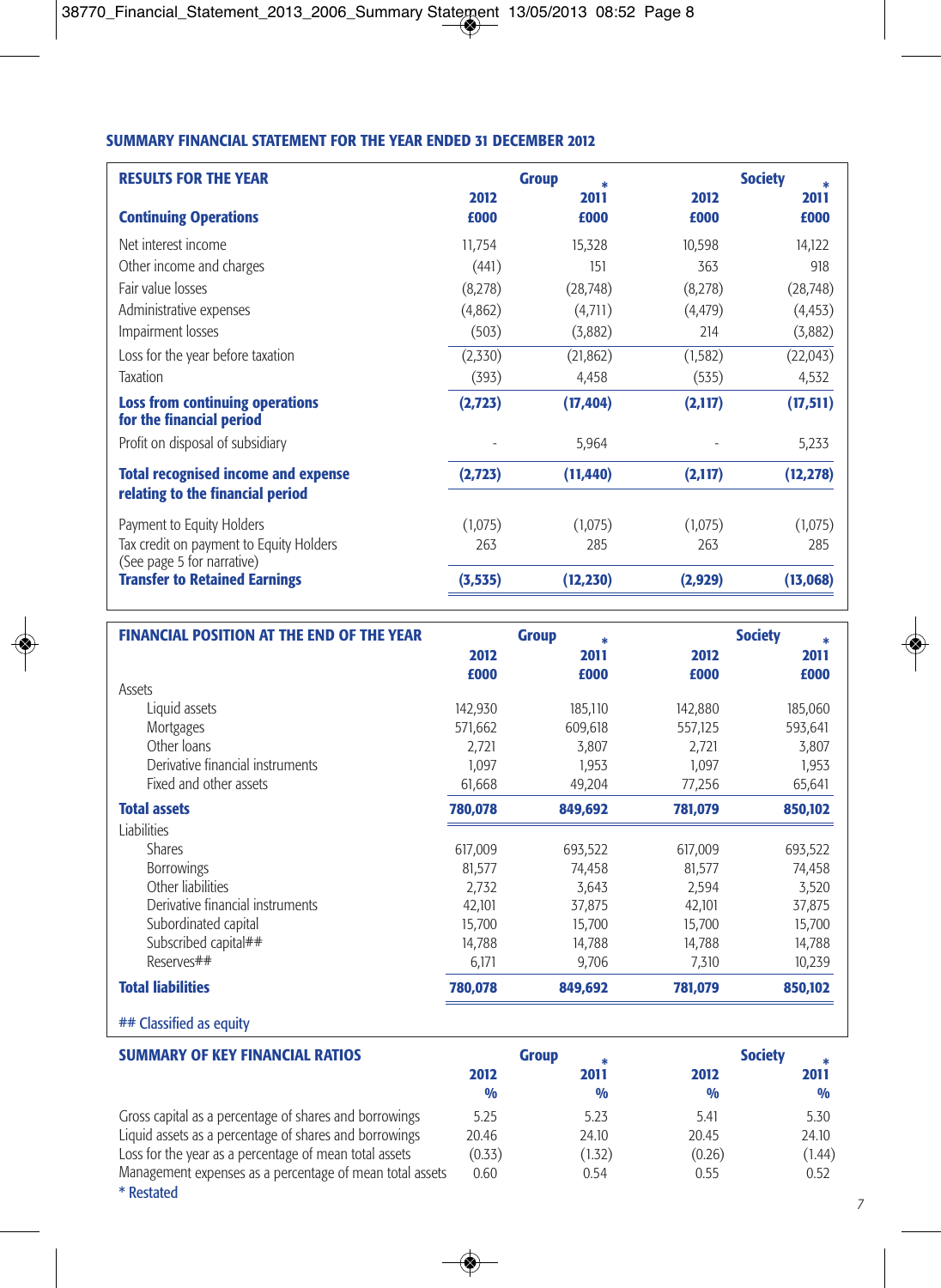#### **SUMMARY FINANCIAL STATEMENT FOR THE YEAR ENDED 31 DECEMBER 2012 NOTES TO THE SUMMARY FINANCIAL STATEMENT**

- 1. Summary Financial Statement is prepared on both a Group and Society basis.
- 2. The gross capital ratio measures the proportion by which capital bears to shares and borrowings. Gross capital consists of retained profits, accumulated over many years in the form of reserves, Permanent Interest Bearing Shares and qualifying subordinated **liabilities**
- 3. The liquid assets ratio measures the proportion that assets held in the form of cash and short-term deposits bears to shares and borrowings. By their nature, liquid assets are readily realisable into cash and thereby enable the Group and Society to meet requests by its investors for withdrawals on their accounts, to make new mortgage loans to borrowers and to fund its business activities generally.
- 4. The loss for the year as a percentage of mean total assets measures the proportion that the loss after taxation for the year represents in relation to the average of total assets for the year.

The Group and Society need to make a reasonable level of profit each year in order to fund the continued development of its business whilst maintaining its capital ratio at a suitable level to protect investors.

5. The management expense ratio measures the proportion that administration expenses bears to the average of total assets during the year.

# **STATEMENT OF THE AUDITORS TO THE MEMBERS AND DEPOSITORS OF MANCHESTER BUILDING SOCIETY**

Pursuant to Section 76 of the Building Societies Act 1986, we have examined the Summary Financial Statement of Manchester Building Society for the year ended 31 December 2012 set out on pages 5 to 8 and the directors' remuneration disclosure on pages 9 and 10.

The report is made solely to the members and depositors of the Manchester Building Society, both as a body, in accordance with Section 76 of the Building Society Act 1986. Our examination has been undertaken so that we might state to the Society's members and depositors those matters we are required to state in an auditors' statement and for no other purpose. To the fullest extent permitted by law, we do not accept responsibility to anyone other than the Society and the Society's members and depositors, both as a body, for our examination, for this statement, or for the opinions we have formed.

#### **Respective responsibilities of directors and auditors**

The directors are responsible for preparing the Summary Financial Statement in accordance with applicable United Kingdom law.

Our responsibility is to report to you our opinion on the consistency of the Summary Financial Statement with the full Annual Report and Accounts, the Directors' Remuneration Report and the Directors' Report, and its compliance with the relevant requirements of Section 76 of the Building Societies Act 1986 and the regulations made there under.

We also read the other information contained in the Summary Financial Statement and consider the implications for our report if we become aware of any apparent misstatements or material inconsistencies with the Summary Financial Statement. The other information comprises the Summary Chairman's Statement.

#### **Basis of opinion**

We conducted our work in accordance with Bulletin 2008/3 "The Auditors' Statement on the Summary Financial Statements" issued by the Auditing Practices Board. Our report on the Groups' full Annual Report and Accounts describes the basis of our audit opinion on those Annual Accounts.

#### **Opinion**

In our opinion the Summary Financial Statement is consistent with the full Annual Report and Accounts, the Annual Business Statement and the Directors' Report of Manchester Building Society for the year ended 31 December 2012 and complies with the applicable requirements of Section 76 of the Building Societies Act 1986 and regulations made there under.

Grant Thornton UK LLP Chartered Accountants Registered Auditors London

30 April 2013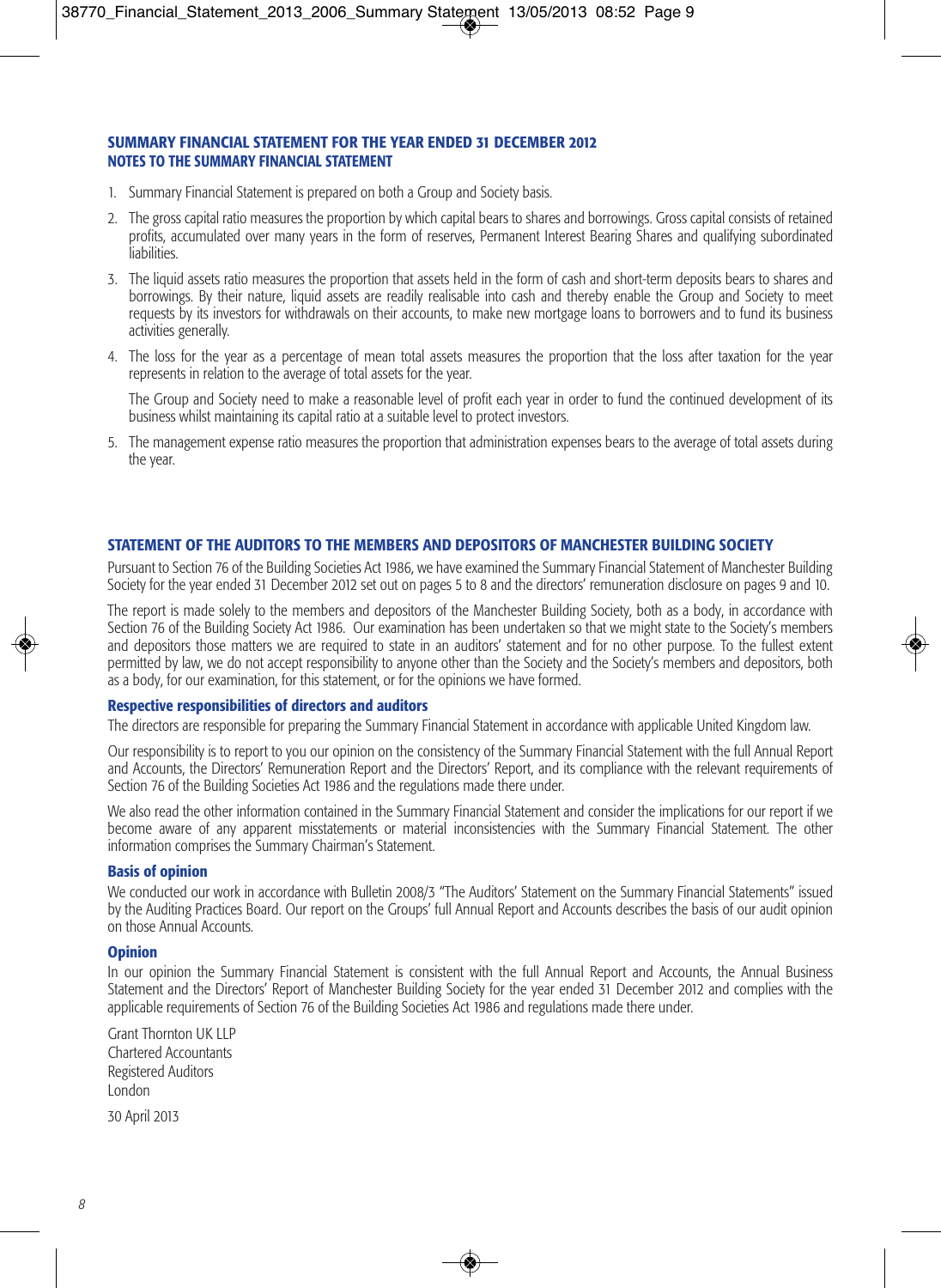# **SUMMARY DIRECTORS' REMUNERATION REPORT**

#### **Introduction**

The purpose of this report is to provide details of the Society's policy on the remuneration of its executive and non-executive directors and explain the process for setting the level of directors' remuneration.

#### **Remuneration Committee**

The Remuneration Committee is responsible for the remuneration policy for all directors and senior managers; it does not set the remuneration of other staff. All recommendations made by the Remuneration Committee are considered by the full Board. The Committee is committed to compliance with best practise as set out in the Code.

No director is involved in any decision regarding their own level of remuneration.

#### **Executive directors**

Remuneration levels are set for executive directors at such a level to reward and retain the skills and commitment necessary to manage the development of the Group within a competitive and challenging business sector. In accordance with best practice, the Remuneration Committee reviews the remuneration arrangements for the executive directors on a periodic basis and compares their range of benefits to those available within similar organisations.

Their remuneration arrangements include:

- salaries, reviewed by the Committee on an annual basis
- membership of the Group personal pension scheme, on the same terms as other eligible employees of the Group, save for the Chief Executive, whose membership of the scheme attracts an increased level of employer pension contributions
- taxable benefits which include a car allowance and private health care

Bonus scheme arrangements that were in place historically for executive directors ceased to exist from 1 January 2011.

No executive director holds a contract with a notice period of more than 12 months.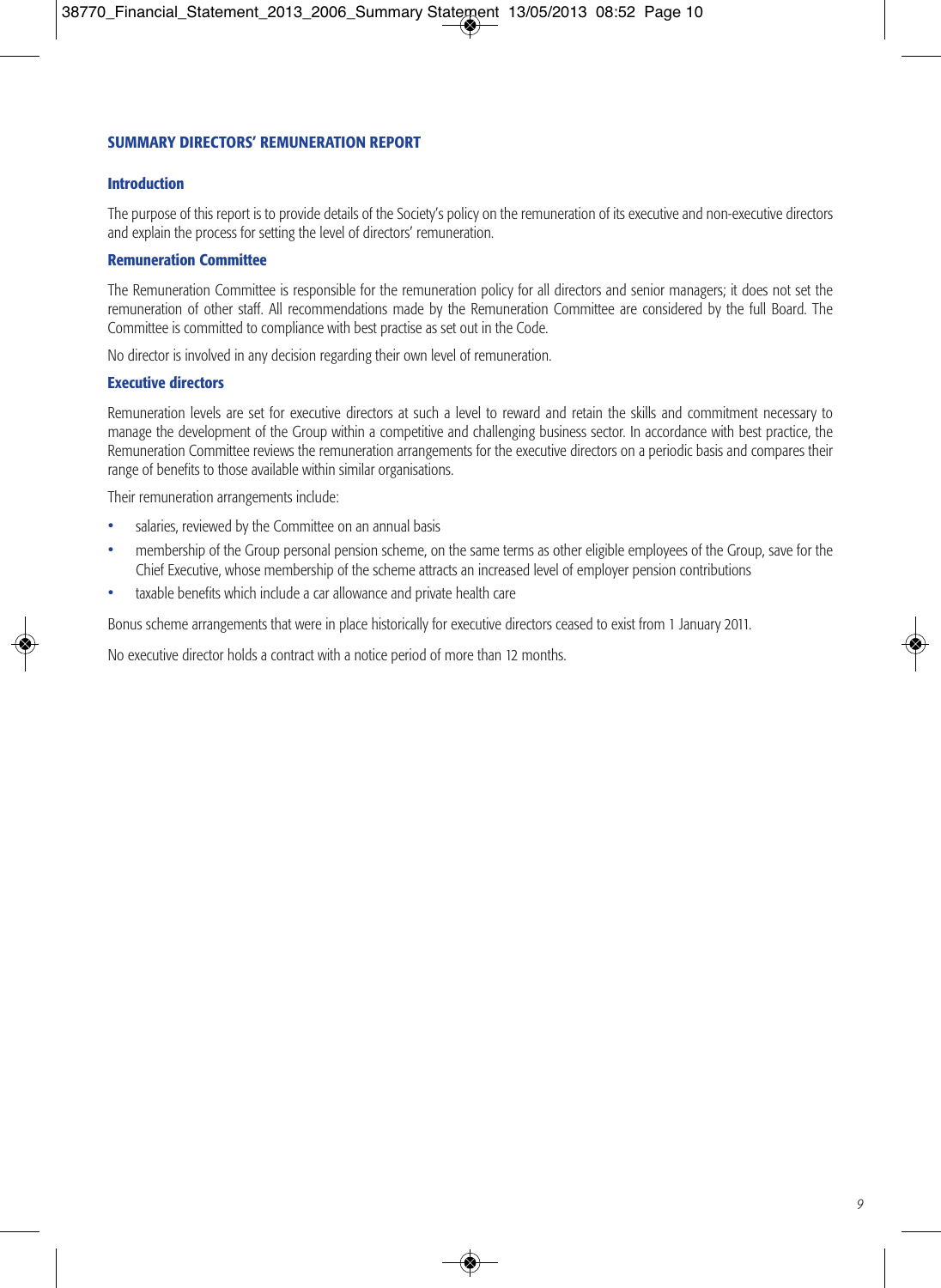### **DIRECTORS' REMUNERATION**

|                            |               | <b>Pension</b>       |                          |                 |              |
|----------------------------|---------------|----------------------|--------------------------|-----------------|--------------|
| <b>Executive directors</b> | <b>Salary</b> | <b>Contributions</b> | <b>Bonus</b>             | <b>Benefits</b> | <b>Total</b> |
| 2012                       | £000          | £000                 | £000                     | £000            | £000         |
| D.E. Cowie                 | 194           | 33                   | $\overline{\phantom{a}}$ | 17              | 244          |
| C.W. Gee                   | 117           | 14                   | $\overline{\phantom{a}}$ | 11              | 142          |
| P.A. Lynch                 | 117           | 14                   | ٠                        | 11              | 142          |
| I.M. Richardson            | 117           | 14                   | ٠                        | 10              | 141          |
|                            | 545           | 75                   | ۰                        | 49              | 669          |
|                            |               | <b>Pension</b>       |                          |                 |              |
|                            | <b>Salary</b> | <b>Contributions</b> | Bonus*                   | <b>Benefits</b> | <b>Total</b> |
| 2011                       | £000          | £000                 | £000                     | £000            | £000         |
| D.E. Cowie                 | 192           | 30                   | 16                       | 17              | 255          |
| C.W. Gee                   | 115           | 13                   | ٠                        | 11              | 139          |
| P.A. Lynch                 | 115           | 13                   | $\overline{\phantom{a}}$ | 11              | 139          |
| I.M. Richardson            | 115           | 13                   | ٠                        | 10              | 138          |
|                            | 537           | 69                   | 16                       | 49              | 671          |

*\* represents final payment made in relation to historic bonus scheme arrangements; entitlement to future bonuses ceased with effect from 1 January 2011.*

#### **Non-executive directors**

Non-executive directors are remunerated by way of fees, which are recommended by the Committee to the Board on an annual basis. The level of fees is assessed on the basis of responsibility, experience, skill and time commitment and by comparison with other building societies and regional financial institutions.

Non-executive directors do not receive any other benefits and they do not have any pension arrangements through the Group.

A summary of the non executive directors' remuneration is shown below:

|                      | <b>Fees</b> | <b>Fees</b> |
|----------------------|-------------|-------------|
|                      | 2012        | 2011        |
|                      | £000        | £000        |
| J.P. Allen           | 29          | 28          |
| R.W. Dyson           | 29          | 28          |
| A. Finch             | 29          | 28          |
| S.M. Molloy          | 29          | 28          |
| M.J. Prior           | 50          | 49          |
| J. Smith             | 35          | 35          |
|                      | 201         | 196         |
| <b>All directors</b> | 2012        | 2011        |
|                      | £000        | £000        |
| Total remuneration   | 870         | 867         |
|                      |             |             |

The Group does not make mortgage loans available to any director.

Full details of directors' remuneration and other business interests are shown within the Annual Report and Accounts.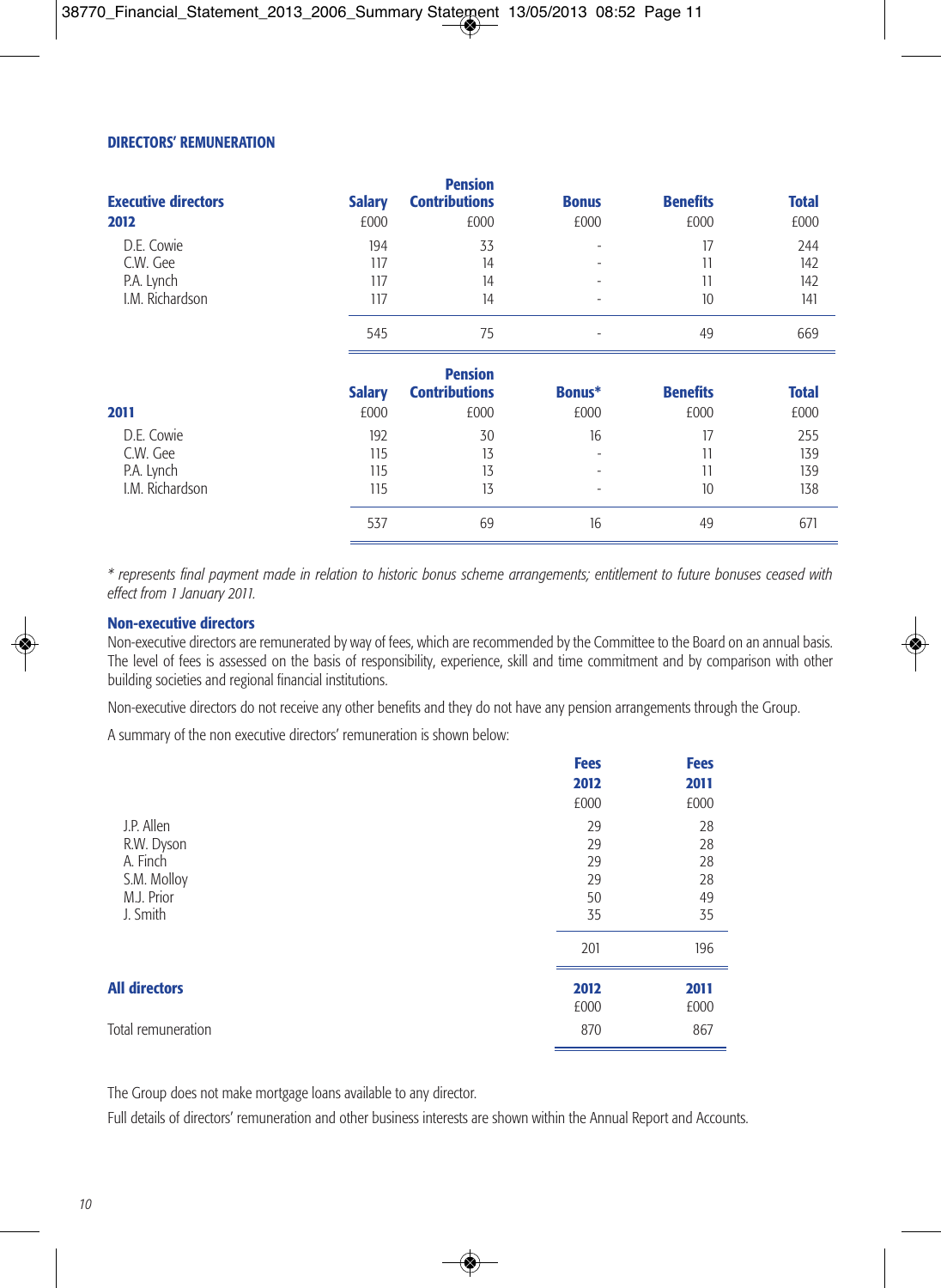# **CONTACT DETAILS**

**Branch** Queens Court 24 Queen Street Manchester M2 5HX Telephone: 0161 923 8065

**Agencies**

Please see our website at: www.themanchester.co.uk for the most up to date list of our agencies.

# **Savings Customer Services**

| Telephone<br>Fax |                                                                             | 0161 923 8065<br>0161 923 8954 |
|------------------|-----------------------------------------------------------------------------|--------------------------------|
| Post             | Manchester Building Society<br>Savings<br>PO Box 4256<br>Manchester M60 3AX |                                |

# **Mortgage Customer Services**

| Telephone<br>Fax |                                                                         | 0161 923 8030<br>0161 923 8951 |
|------------------|-------------------------------------------------------------------------|--------------------------------|
| Post             | Manchester Building Society<br>125 Portland Street<br>Manchester M1 4OD |                                |